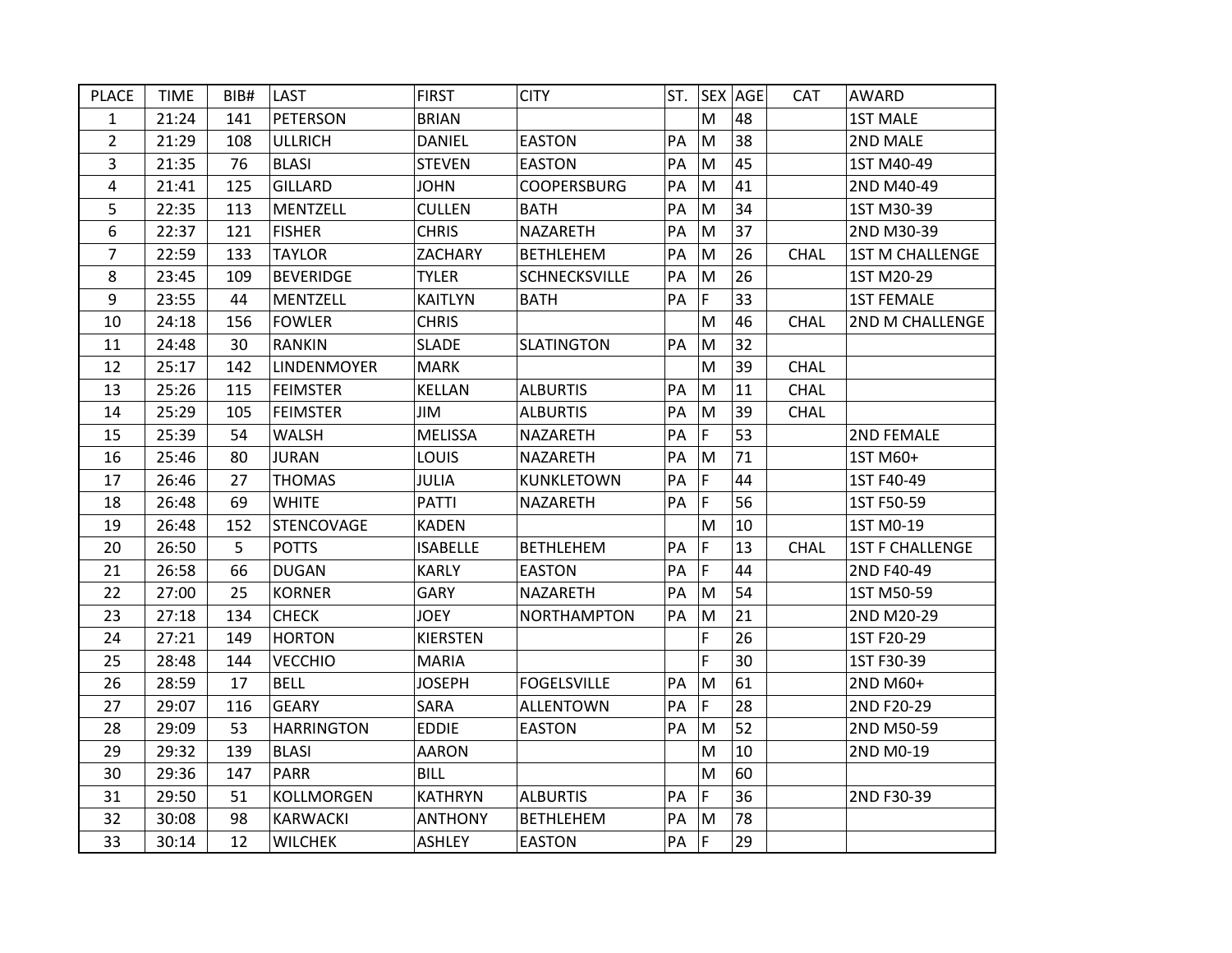| 34 | 30:42 | 97  | STENCOVAGE        | <b>CHRISTINA</b> | <b>EASTON</b>        | PA | F | 37 |             |                        |
|----|-------|-----|-------------------|------------------|----------------------|----|---|----|-------------|------------------------|
| 35 | 30:46 | 99  | <b>BARTO</b>      | <b>CHARLES</b>   | <b>BANGOR</b>        | PA | M | 61 |             |                        |
| 36 | 30:56 | 146 | <b>PARR</b>       | LORI             |                      |    | F | 52 |             | 2ND F50-59             |
| 37 | 31:26 | 90  | <b>KNIPE</b>      | LAUREN           | <b>EASTON</b>        | PA | F | 28 |             |                        |
| 38 | 31:38 | 91  | <b>KREBS</b>      | LAUREN           | <b>EASTON</b>        | PA | F | 39 |             |                        |
| 39 | 31:53 | 145 | <b>GREG</b>       | <b>RICHARD</b>   |                      |    | M | 45 | <b>CHAL</b> |                        |
| 40 | 32:09 | 137 | YAGHI             | SONIA            |                      |    | F | 53 |             |                        |
| 41 | 32:11 | 88  | <b>KELLY</b>      | PHILOMENA        | <b>NAZARETH</b>      | PA | F | 46 | <b>CHAL</b> | <b>2ND F CHALLENGE</b> |
| 42 | 32:13 | 151 | <b>MASRI</b>      | <b>DANIEL</b>    |                      |    | M | 26 |             |                        |
| 43 | 32:38 | 87  | <b>KELLY</b>      | <b>SETH</b>      | NAZARETH             | PA | M | 44 |             |                        |
| 44 | 33:18 | 63  | <b>MAST</b>       | <b>AMANDA</b>    | DANIELSVILLE         | PA | F | 43 |             |                        |
| 45 | 33:19 | 86  | <b>DORNEY</b>     | <b>GREG</b>      | WIND GAP             | PA | M | 52 |             |                        |
| 46 | 34:11 | 140 | <b>WETZEL</b>     | LAUREN           |                      |    | F | 35 |             |                        |
| 47 | 34:55 | 32  | <b>HEINRICH</b>   | SAMANTHA         | <b>COOPERSBURG</b>   | PA | F | 30 |             |                        |
| 48 | 34:57 | 84  | <b>GOODMAN</b>    | <b>LESLIE</b>    | <b>EASTON</b>        | PA | F | 51 |             |                        |
| 49 | 35:00 | 85  | <b>DORNEY</b>     | ANGELA           | <b>WIND GAP</b>      | PA | F | 52 | <b>CHAL</b> |                        |
| 50 | 35:04 | 114 | HASSAN            | <b>MIAAD</b>     | <b>EASTON</b>        | PA | F | 42 |             |                        |
| 51 | 39:02 | 79  | <b>SCHLEGEL</b>   | <b>WILMA</b>     | <b>AUBURN</b>        | PA | F | 65 |             | 1ST F60+               |
| 52 | 39:06 | 81  | ARNOLD            | ERIN             | <b>EASTON</b>        | PA | F | 41 | <b>CHAL</b> |                        |
| 53 | 39:08 | 4   | <b>WHITEHEAD</b>  | <b>AMANDA</b>    | <b>BETHLEHEM</b>     | PA | F | 32 | CHAL        |                        |
| 54 | 44:31 | 18  | <b>SCHOENTUBE</b> | <b>WILLIAM</b>   | <b>EASTON</b>        | PA | M | 54 | CHAL        |                        |
| 55 | 45:13 | 48  | <b>MONTERO</b>    | <b>LUIS</b>      | NAZARETH             | PA | M | 71 | <b>WALK</b> | <b>1ST WALKER</b>      |
| 56 | 45:20 | 94  | <b>GONDECKI</b>   | <b>PATRICIA</b>  | NAZARETH             | PA | F | 65 |             | 2ND F60+               |
| 57 | 48:16 | 155 | PETERSON          | <b>ETHAN</b>     |                      |    | M | 11 |             |                        |
| 58 | 49:31 | 47  | <b>WECHSLER</b>   | <b>JENNIFER</b>  | <b>NORTHAMPTON</b>   | PA | F | 26 | <b>WALK</b> | 2ND WALKER             |
| 59 | 49:35 | 50  | SPERRAZZA         | SAMUEL           | NORTHAMPTON          | PA | M | 27 | <b>WALK</b> |                        |
| 60 | 49:37 | 49  | <b>WECHSLER</b>   | <b>JOSEPH</b>    | <b>NORTHAMPTON</b>   | PA | M | 61 | <b>WALK</b> |                        |
| 61 | 53:21 | 42  | <b>GIENIEC</b>    | <b>NICOLE</b>    | <b>FOUNTAIN HILL</b> | PA | F | 44 | <b>WALK</b> |                        |
| 62 | 53:22 | 26  | <b>GATCHALIAN</b> | <b>PERICO</b>    | <b>EASTON</b>        | PA | M | 70 | <b>CHAL</b> |                        |
| 63 | 53:33 | 118 | <b>CHECK</b>      | <b>LISA</b>      | <b>NORTHAMPTON</b>   | PA | F | 54 | <b>WALK</b> |                        |
| 64 | 53:34 | 117 | <b>CHECK</b>      | <b>RON</b>       | NORTHAMPTON          | PA | M | 57 | <b>WALK</b> |                        |
| 65 | 54:00 | 100 | <b>MUNOZ</b>      | LAUREN           | <b>EASTON</b>        | PA | F | 28 | <b>WALK</b> |                        |
| 66 | 54:01 | 101 | <b>MERTZ</b>      | <b>KRISTEN</b>   | NAZARETH             | PA | F | 33 | <b>WALK</b> |                        |
| 67 | 54:03 | 103 | <b>BATKA</b>      | <b>MARY</b>      | QUAKERTOWN           | PA | F | 25 | <b>WALK</b> |                        |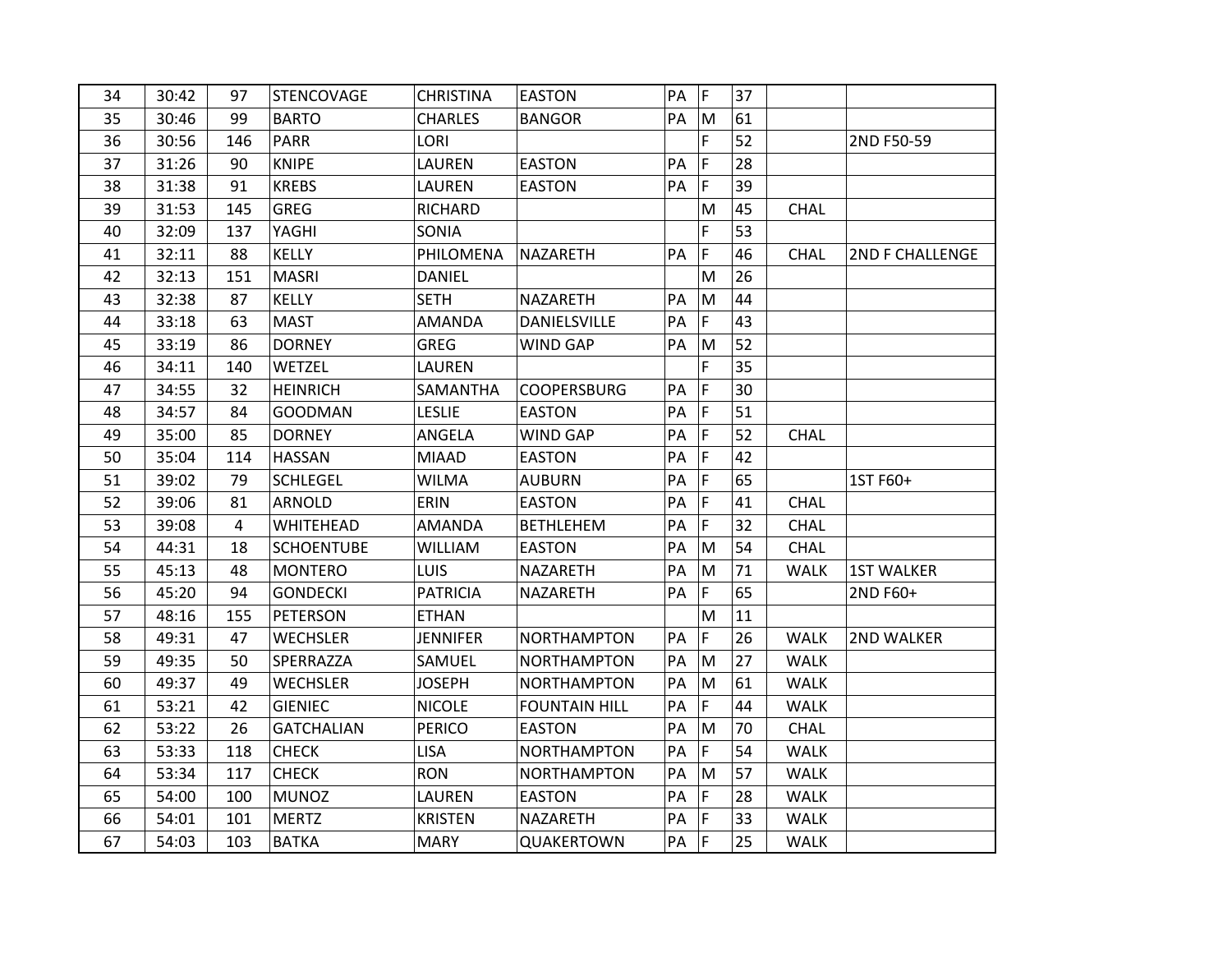| 68  | 54:05 | 106 | <b>KERN</b>        | <b>BRANDI</b>   | <b>BETHLEHEM</b>      | PA        | F  | 29 | <b>WALK</b> |  |
|-----|-------|-----|--------------------|-----------------|-----------------------|-----------|----|----|-------------|--|
| 69  | 54:06 | 102 | <b>MEANS</b>       | <b>MEGAN</b>    | <b>LAUREL SPRINGS</b> | NJ.       | F  | 24 | <b>WALK</b> |  |
| 70  | 54:36 | 132 | <b>DEMYAN</b>      | <b>MARY LOU</b> | <b>BETHLEHEM</b>      | PA        | F  | 63 | <b>WALK</b> |  |
| 71  | 54:37 | 135 | <b>CHECK</b>       | <b>EMILY</b>    | <b>NORTHAMPTON</b>    | PA        | F  | 29 | <b>WALK</b> |  |
| 72  | 57:14 | 119 | CHECK-RESENDEZ     | <b>KATE</b>     | <b>NORTHAMPTON</b>    | PA        | F  | 30 | <b>WALK</b> |  |
| 73  | 57:57 | 104 | <b>BOYER</b>       | <b>REBECCA</b>  | <b>MACUNGIE</b>       | PA        | F  | 32 | CHAL        |  |
| 74  | 57:59 | 136 | <b>SZECE</b>       | <b>MORGAN</b>   |                       |           | F  | 26 | <b>CHAL</b> |  |
| 75  | 58:00 | 71  | <b>REIF</b>        | <b>AUTUMN</b>   | <b>BETHLEHEM</b>      | PA        | F  | 34 | <b>CHAL</b> |  |
| 76  | 58:02 | 29  | <b>GENTRY</b>      | <b>MATTHEW</b>  | <b>EASTON</b>         | PA        | M  | 26 | <b>CHAL</b> |  |
| 77  | 58:03 | 111 | <b>TESNO</b>       | <b>DEVON</b>    | <b>OTTSVILLE</b>      | PA        | F  | 30 | <b>CHAL</b> |  |
| 78  | 58:05 | 28  | <b>BOLT</b>        | <b>AMANDA</b>   | <b>EASTON</b>         | PA        | F  | 26 | CHAL        |  |
| 79  | 58:07 | 127 | <b>TOMASZEWSKI</b> | <b>ELISE</b>    | <b>BETHLEHEM</b>      | PA        | F  | 23 | CHAL        |  |
| 80  | 58:08 | 138 | <b>MILLER</b>      | TONI            |                       |           | F  | 52 | <b>CHAL</b> |  |
| 81  | 58:41 | 107 | <b>GRIMALDO</b>    | <b>HILLARY</b>  | <b>ALLENTOWN</b>      | PA        | F  | 37 | <b>WALK</b> |  |
| 82  | 58:44 | 33  | KAUFFMAN           | <b>ALICIA</b>   | <b>BETHLEHEM</b>      | PA        | F  | 31 | <b>WALK</b> |  |
| 83  | 59:51 | 23  | <b>FORD</b>        | <b>BRIANNA</b>  | <b>BETHLEHEM</b>      | PA        | F  | 25 | <b>WALK</b> |  |
| 84  | 59:54 | 22  | <b>PRICE</b>       | SHANA           | CANADENSIS            | PA        | F  | 29 | <b>WALK</b> |  |
| 85  | 60:05 | 57  | <b>HARRISON</b>    | LAUREN          | <b>BANGOR</b>         | PA        | F  | 19 | <b>WALK</b> |  |
| 86  | 60:07 | 58  | <b>BARTOLUCCI</b>  | PAOLO           | <b>BANGOR</b>         | PA        | M  | 20 | <b>WALK</b> |  |
| 87  | 60:09 | 64  | <b>KIEFFER</b>     | <b>MICHELLE</b> | <b>PHILLIPSBURG</b>   | <b>NJ</b> | F  | 55 | <b>WALK</b> |  |
| 88  | 60:10 | 65  | <b>KIEFFER</b>     | <b>THOMAS</b>   | <b>PHILLIPSBURG</b>   | PA        | M  | 56 | <b>WALK</b> |  |
| 89  | 60:42 | 150 | <b>HEGEDUS</b>     | <b>VERA</b>     |                       |           | F  | 8  | <b>WALK</b> |  |
| 90  | 60:46 | 89  | <b>HARTRANFT</b>   | <b>CATHY</b>    | <b>EASTON</b>         | PA        | F  | 0  | <b>WALK</b> |  |
| 91  | 61:47 | 41  | <b>NALES</b>       | <b>KRISTY</b>   | <b>BETHLEHEM</b>      | PA        | F  | 41 | <b>WALK</b> |  |
| 92  | 61:48 | 40  | <b>FULP</b>        | <b>DENISE</b>   | QUAKERTOWN            | PA        | F  | 51 | <b>WALK</b> |  |
| 93  | 61:50 | 110 | <b>BUCHECKER</b>   | <b>GEORGE B</b> | <b>ALLENTOWN</b>      | PA        | M  | 65 | <b>WALK</b> |  |
| 94  | 61:52 | 67  | ORAVEC             | ERIN            | <b>BETHLEHEM</b>      | PA        | F. | 24 | <b>WALK</b> |  |
| 95  | 61:54 | 68  | <b>STOCKER</b>     | ABBY            | <b>EASTON</b>         | PA        | F  | 23 | <b>WALK</b> |  |
| 96  | 61:56 | 21  | <b>KIEFFER</b>     | <b>AMANDA</b>   | <b>GREAT MEADOWS</b>  | <b>NJ</b> | F  | 26 | <b>WALK</b> |  |
| 97  | 61:58 | 24  | HACKETT            | AMBER           | <b>EASTON</b>         | PA        | F  | 30 | <b>WALK</b> |  |
| 98  | 62:00 | 143 | <b>ASCIONE</b>     | JILL            |                       |           | F  | 46 | <b>WALK</b> |  |
| 99  | 63:09 | 8   | <b>STENLAKE</b>    | <b>BRITTANY</b> | <b>SCIOTA</b>         | PA        | F  | 37 | <b>WALK</b> |  |
| 100 | 63:10 | 9   | <b>STENLAKE</b>    | <b>KYLE</b>     | <b>SCIOTA</b>         | PA        | M  | 36 | <b>WALK</b> |  |
| 101 | 63:16 | 93  | <b>BROWNE</b>      | <b>CORISSA</b>  | <b>BETHLEHEM</b>      | PA        | F  | 41 | <b>WALK</b> |  |